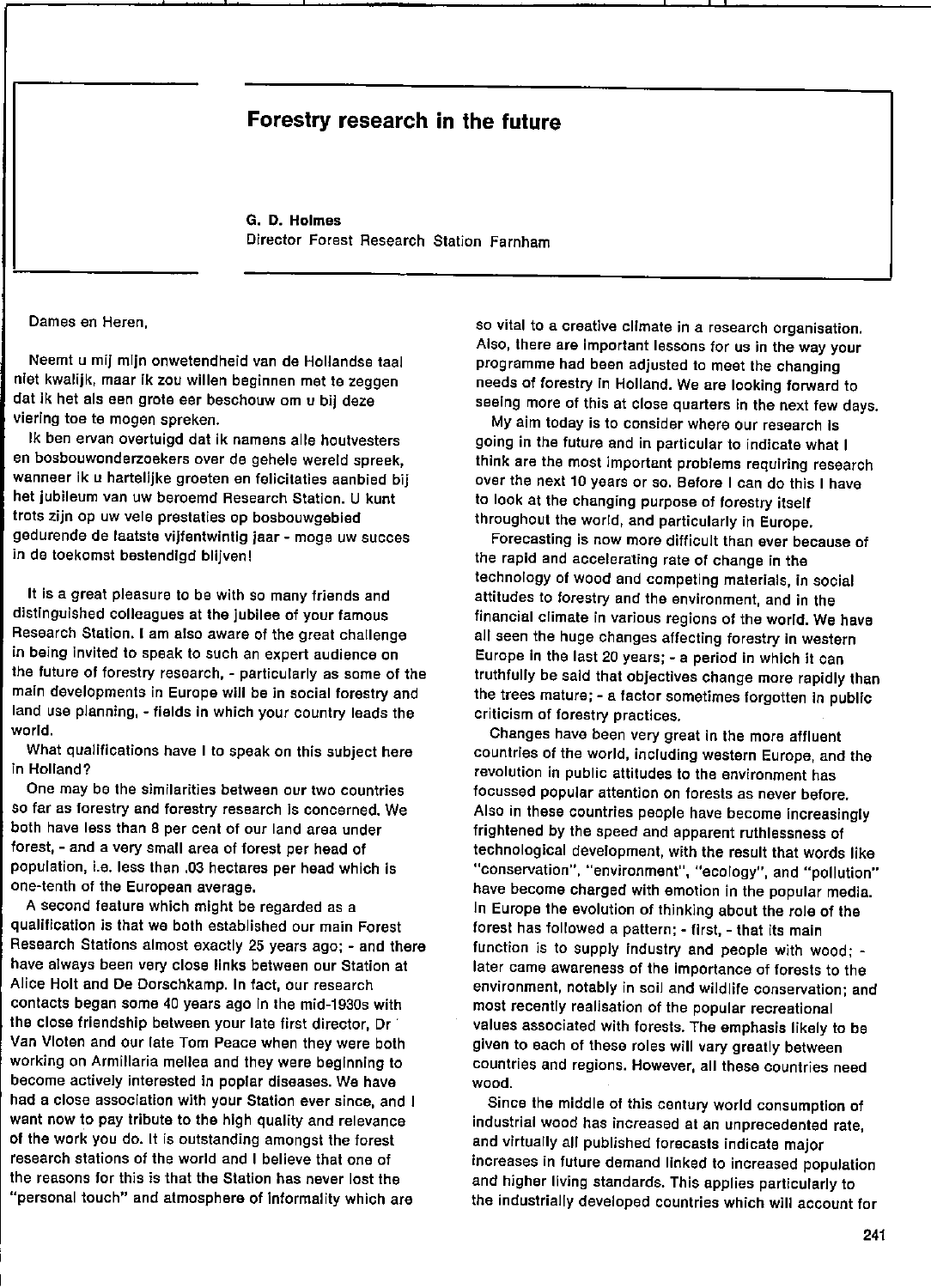some 70 per cent of the world increase in demand over the next 10 years. The most recent figures published by FAO (Provisional indicative world plan for agrcultural development 1970), forecasts a world consumption of industrial wood rising to 1,500 million m3 WRME by 1975, and again to 2,000 million m3 by 1985; a figure double that of actual consumption *tor* 1962. Most of this increased demand *tor* wood wiJl be for reconstituted wood rather than for wood used in solid form; - that is the demand will be *tor* pulp, paper, and wood-based panel products. It could be that the importance of substitution by plastics and other materials is under-estimated in these forecasts but I think not. When considering the prospects for plastic substitution for paper and board products it is as well to remember that plastics will need to drop by one-third to one-half their present price level if they are to replace wood produets on a large scale: - and in any case they are derived *trom* oil and coal which are themselves Iimited resources. The view propounded by Dawkins in 1969 to the effect that wood wil! be replaced by plastics synthesised from earth minerals depends on an assumption that there wlll be abundant cheap energy from nuclear sources which is a somewhat doubtful prospect In the foreseeable future. Furthermore, as fossil fuel reserves dwindle then living plant conversion of solar energy could become the main source *tor* efficient carbon fixation for numerous purpases including manufacture of plastics and liquid fuels. However, I am becoming rather speculative, my main purpose is to stress the rapidly increasing future demand for wood for industrial purposes.

The world's forests amount to something over 4,000 million hectares (ar nearly one-third of the world's land area), of which only about 1,500 milIIon ha. are in use for wood production. Most estimates show that the anticipated demand represents only a small part of the productive potential of these forests. So that the crucial question is how much of this potential is available at acceptable cost and in a way that is acceptable in environmental terms? Major increases in production in the short run are possible in three ways. - Firstly, by extending forestry operatlons Into existing unused forest areas (notably in Siberia, Northern Canada, and tropical regions of Africa end America). Secondly, by increasing the productivity of areas now in use, and thirdly by making more effective (that is less wasteful) use of wood now harvested. In the longer run a substantial addition to supply is possible by creating new plantations, particularly in sub-tropical regions, some of which have good growing conditions for softwood species.

Europe as a whole is a timber deficient region with a deficit which will have to be imported from non-European sources estimated at 66 million cubic metres of industrial wood for 1980 ( - or 15 per cent of annual consumption). The pattern in individual countries of course varies enormously from the major timber exporting countrles of Scandinavia to the EEG countries which together import some 40 per cent of their timber needs with the prospect that:in the enlarged community more than half thelr wood will have to be imported from abroad.

The case for expanding wood production in any individual country has to be seen in the context of the economics of wood supply as set by international trade. Labour costs are high and rising, and in general there seems little doubt that sustained efforts to increase productivity from existing torests continue to be justified 50 long as there is no serious collision with the environmental values of forests. In Europe, long term investment to increase wood production by new planting may ·now be hard to justify on purely economic grounds as the opportunity cost of capital is so much higher than the expected rate of return. In practice of course investment in new planting will be determined by political Judgement on the combined benefits of employment and recreation, and prudence in making a contribution to future home grown supplies for expanding wood-using industries, (and considerations such as those that went into the Mansholt plan for EEC countries for redeployment of unwanted agricultural land.)

Some European countries will have to continue importing wood on a large scale, and in the medium term this will come mainly as softwoods from the forests fringing the Arclie, that is from Russia, North America and Scandinavia), together with tropical hardwoods (from Afrlca and South America). In the longer term, it is a1most certain that these sources wiU be supplemented by softwood supplies arising from afforestation programmes in sub-tropica1 countries, in latin America, Africa and Asia. In brief, the supply potential exists in the world's forests to meet anticipated demands, - a major part of which will be met through international trade. It is also certain that wood exporting nations will wish to develop their own industries and export processed produets rather than raw material. This will add substantially to the import bills of some countries.

At the same time, there are changes laking place in the role of forests which have very little to do with wood production.

The environmental significance of forests on a world scale has become widely recognised for protection and regulation of the environment on which man depends providing shelter, absorbing heat and wind, regulating water supply, taking up CO<sub>2</sub> and releasing oxygen, preventing erosion. There is now concern with conservation of some of the vast areas of indigenous forests, particularly tropical rain forests and preventing their destruction, notably through agricultural clearances.

There is also widespread recognition of the value of forests to society for landscape, for wildlife protection and for recreational activities of all kinds. These values rise with population, and income levels, and with increasing personal mobility and leisure. The supreme example of awareness of these values is perhaps to be seen here in Holland.

I think I am right that in Holland management giving first priority to social benefits of forests goes back to 1957, so that you are pioneers and showing the way that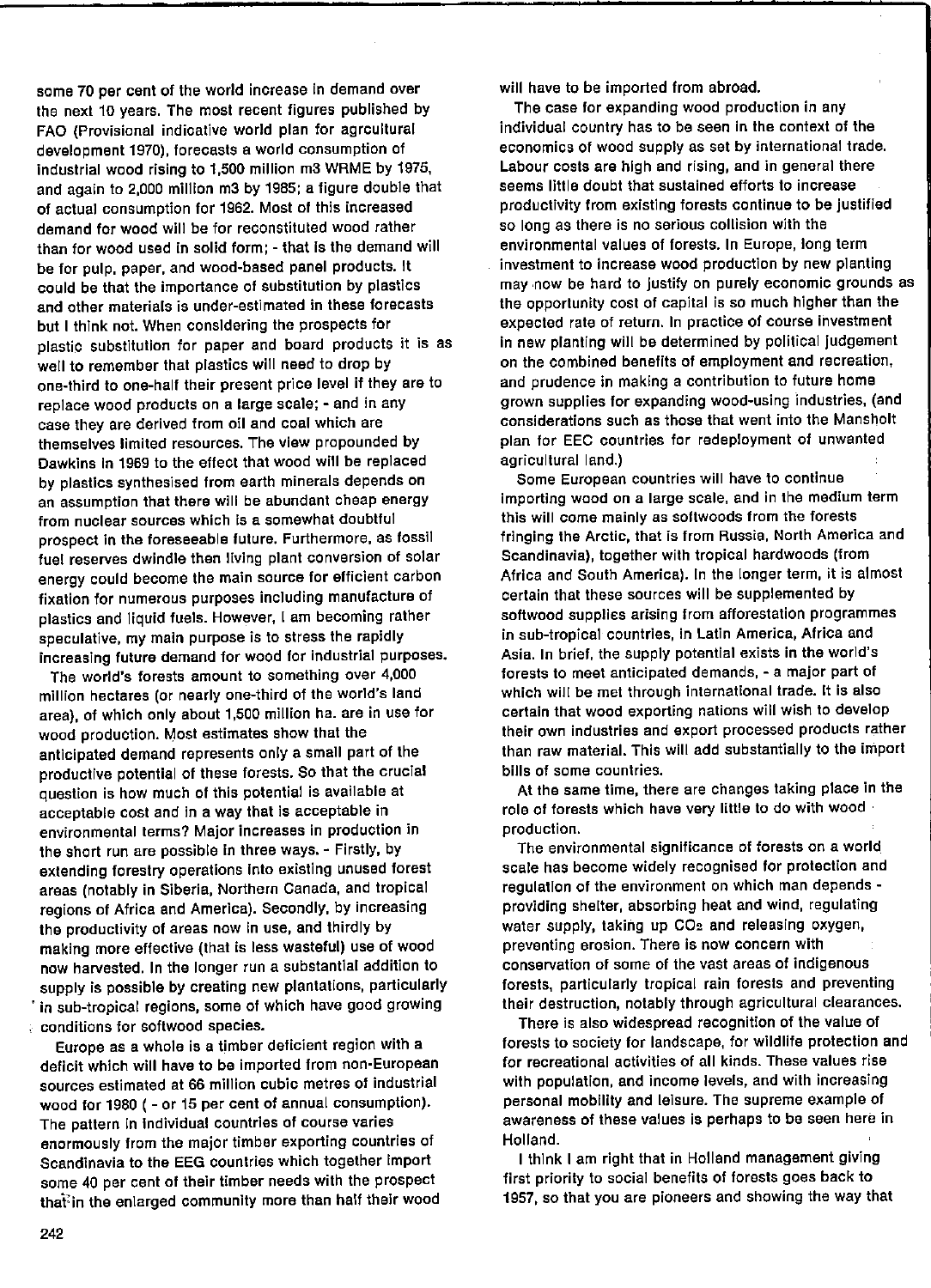many of us will follow.

These changes of emphasis in forest management aims have been sudden and dramatic and can cause confliets to arise. forests designed and managed for one purpose, e.g. timber production, may not be well suited to another use, for example recreation. Intensive forestry is similar to agriculture as an example of human exploitation of an ecosystem and bath involve decreasing the nalural diversity of species if the sole aim is maximum efficiency and economy in production of a particular product, whether it be wheat or wood.

Putting the conflict in its starkest terms, efficient wood production requires simplicity and uniformity while the needs of amenity and recreation are best met by diversity of conditions. Today, there is mounting pressure from conservationists against torest operations of many kinds, but especially those concerned with mechanised harvesting. The constraints now appearing on felling, including countries like Sweden, Finland and Canada. countries heavily dependent on their forest industries, are only equalled by the pressures against changing the environment by planting in some countries such as Britain. One of the main problems before us today as research foresters is to help reconcile these conflicts and demands on the torest so that policies can be worked out that provide the best advantage to society as a whoie.

At one extreme, it may be necessary to subordinate wood production almost completely to the environmental roles of the forest. However, I believe that in the great majority of circumstances wood production and the social benefits can be combined. The essential point is that a rational evaluation has to be presented to the decision-makers on what is technically possible, what is likely to be socially acceptable, and what is economically sound.

I think there is much we can learn from Holland on how to harmonise the social, conservation, and wood production benefits. In particular, the evident close co·operation of several departments of State working through the Forest Service on all aspects of the management of forest land.

In some ways, I wish I were speaking two weeks from now after Professor Ivar Samset, as President of IUFRO has delivered his address to the World Forestry Congress in Buenos Aires on the future of forestry research. Dur purpose is the same.

My starting point is that future research must be closely related 10 problems of forest management, - which is easier said than done because to remain relevant research must not only respond to changes but actually anticipate them. We are now faced with quite tundamental changes in human attitudes and values, - particularly attitudes to the environment, the quality of lite. The pressures arising from these changes are most marked in the affluent countries and exert an increasing influence on industry, on land use, on technology and on the use ot research resources. In these countries the public are not going to tolerate technical innovation without regard to its

soeial and ecological results. This will demand more resources being given over to study the consequences and side sffects of new projects. Research can no longer be concerned almost exclusively with the needs of timber management, but must also turn to ecology and social problems.

I propose to speak on what I believe to be the most important fields in which research needs to be developed in the next 10 to 20 years with particular reference to European countries.

Firstly, the rising demand for wood, the rising cost of labour, and the high opportunity cost of money will add urgency to research aimed at improving productivity both in terms of wood output and in terms of cost efficiency.

Secondly, there will be a broadening of the research approach to take account more fully of possible environmental effects of existing and new technology.

Thirdly, research must take account of the increasing values associated with visual amenity, wildlife conservation, and recreation.

Fourthly, the mounting pressure of demand on available land will require more research to work out methods of assessing the optimum forms of land use through better means of expressing the economic, soclal and amenity benefits of forests and other land uses.

In the timber management field, an important point to keep in mind is that most of the limber required up to the year 2000 will come from existing forests, - which highlights the importance ot research and development work aimed at improving growth and production in the forests we already possess. In many situations throughout the world, actual growth and production of wood is well below the potential within the prevailing climate and there is huge scope for improving yields by better management and more intensive methods of silviculture at various stages in the life of a crop. An important challenge to research lies in the development of better methads of forecasting site capability and the probable response to site upgrading treatments. Ad hoc experlmentation can provide answers to some of these questions, but there is an increasing need for more fundamental research aimed at better understanding ot the environmental factors particularly soil and climate determining growth. Such work will assist in more reliable assessment of site potentiality; - a development of immense value in land use planning, investment appraisal and choice of the best system of management.

In plantation forestry intensive sflvicultural measures are now possible to increase production of wood per hectare but there are obviously economie and biological limits to take into account and careful research is necessary to determine what these limits are. We are dismally ignorant of the physiology and mechanism of growth in trees and there are important practical gains to be achieved by expanding physiological research especially if it is directed to means of selecting trees and designing stand structures in order to make the most efficient use of solar energy. There is also an urgent need to know more about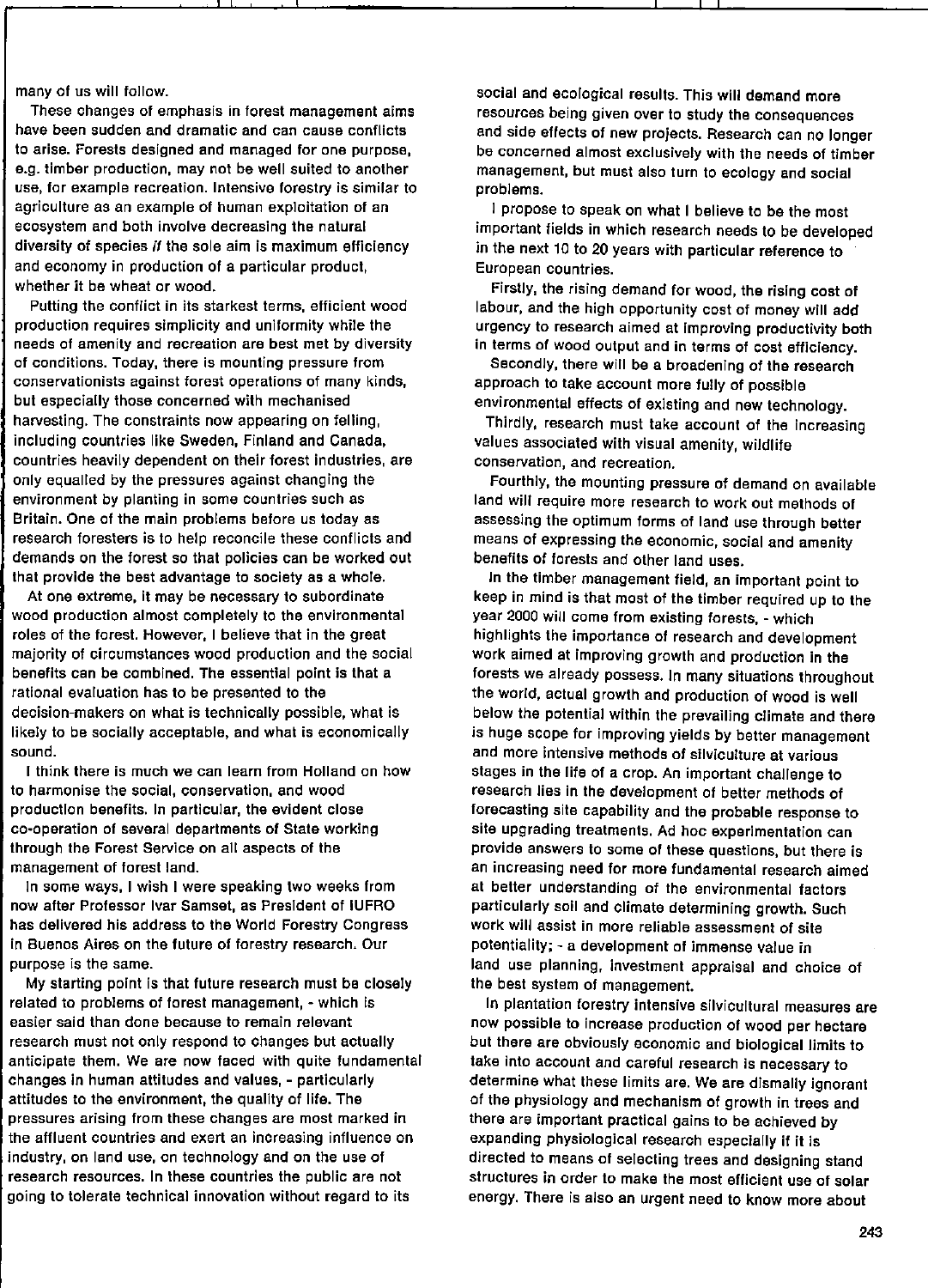the physiological basis for differences in vigour, form and adaptability to site conditions between individual trees. The modern trend in plantation forestry towards increasing growth rate through selection end site treatment has profound effeets on wood properties and research is necessary on the significance of these changes in terms of the value of the final product. At present, in most regions of the world the roundwood product specification remains fairly unsophisticated, mainly beeause of uncertainty about the wood properties that industry will require in 25 to 50 years time. The result tends to be an assumption that we should be aiming for "general purpose" timber, i.e. wood properties that are uniform and versatile in relation to end use, and a form of tree that minimises handling casts and wastes on conversion; - a specification that in general points to whitewoods as a group, with a special premium on straightness and minimum taper.

. , , , , ,

Tree improvement by selection and breeding offers important gains in the future. If only we could break through the "time barrier" presented by the slow process of selection, propagation, and progeny testing involved in most conventional tree improvement programmes. Research into the physiology of flowering and seed production will help accelerate the process as will development of rapid methods of testing progenies tor vigour and growth habit under controlled environmental conditions. One possible way of breaking through this time barrier might be to propagate vegetatively as has been done for years for poplars and willows end more recently for Pinus radiata. Development of mass production methods possibly involvlng meristem culture hold important possibllities for the future. More speculative are the prospeets for major and rapld advances in disease prevention through hybridisation and resistance breeding. However, the evidence is clear of heritable resistence to many pests, some of it exemplified by the work here in Holland on elm and poplar, - and efforts must certainly continue to seek out more resistant individual trees in epidemic areas.

Turning to problems of pest control, it has been realised that continued damage to our habitat through use of certain pesticides is intolerable. Same 15 years ago research into insects in some parts of the world fell into decllne as DDT and other organochlorines seem to provide almost a complete answer to so many problems. There is no need to repeat here what we now know about that subject, but certainly the sudden and wldespread realisation of possible dangers has lead to what amounts to a crash international programme of search for new philosophies and methods of pest control. It has also stimulated a search for more fundamental information on Insect biology. Countries with organisatians and scientists experienced in these fields are now reaping the reward of thelr long slght. I am particularly interested but not surprised to hear of the pioneering work now in progress at Wageningen under Professor De Wl1de's experlenced direction and the practical use of insect harmanes as pest control materials, and also into the application of sterile

male techniques. Similarly, there is a large new market far knawledge of the epidemiolagy of pests and diseases, and Professor Klomp's wark at your new Institute of Nature Management must count amang the few studies of this kind in the world and can form a basis for more enlightened thinking on pest control problems. Pointers to the future also include the use of microbiological agents, notably insect viruses, such as those presently in use on a limited scale for control of Pine sawfly. This approach halds out the passibility of highly specific control of individual pests and this is now the subject of active international co-operation through the agency of EPPO and IUFRO in order to develop safety procedures and methads far large scale production.

I want to turn now to another aspect of productivity. In many situations, it is aften true that impraved returns are abtalnable more effectively by developing means ta lower costs, and particularly labour input, rather than by raising wood yield. Forestry operations are still highly labour intensive and manpower costs continue to rise, so research into new methods and systems of increasing manpower productivity becomes essential if unit casts and the competitive position of wood versus other materials is 10 be held.

In the last 10 years in Europe, labour costs have risen by 10-15 per cent per annum and this commands study of all labour intensive operations, notably in silviculture, timber harvesting and timber transport.

Technical develapments, particularly the advent of light-weight motors, high pressure hydraulics, pneumatics, radio control and other devices applied to harvesting have already revalutionised work. Present developments in mechanisation are mainly concerned with replacing muscle-power by machines, - the machines being manually controlled. Future developments will certainly enable replacement of manual control by an increasing number of mechanical and electranic control devices.

Economics dictate that research be intensified in this field aimed at three ends, - to ratianalise, to simpllfy, and If possible to mechanise work. In the future, systems of work are likely to change to enable tasks to be completed with reduced labour input; current examples being semi-autamated production of containerised plants, modified plant spacing and thinning regimes, mechanised weed control and so on. In timber harvesting, semi-mechanised work is now practised and is likely in some areas to give way to full mechanisation. This picture of mechanised "push botton" forestry is correct only if technolagical Changes evolve salely on the basis of aperatianal efficiency and econamics. Obviously in practice there are major constraints on this process.

Firstly, silvicultural and land management constraints ta avoid mechanical damage to the soil capital, and secondly to the need to preserve and enhance amenity and recreation values, which require diversity and complexity rather than uniformity. We are back again to the conflict between maximum productivity versus environmental considerations and in practice compromises have ta be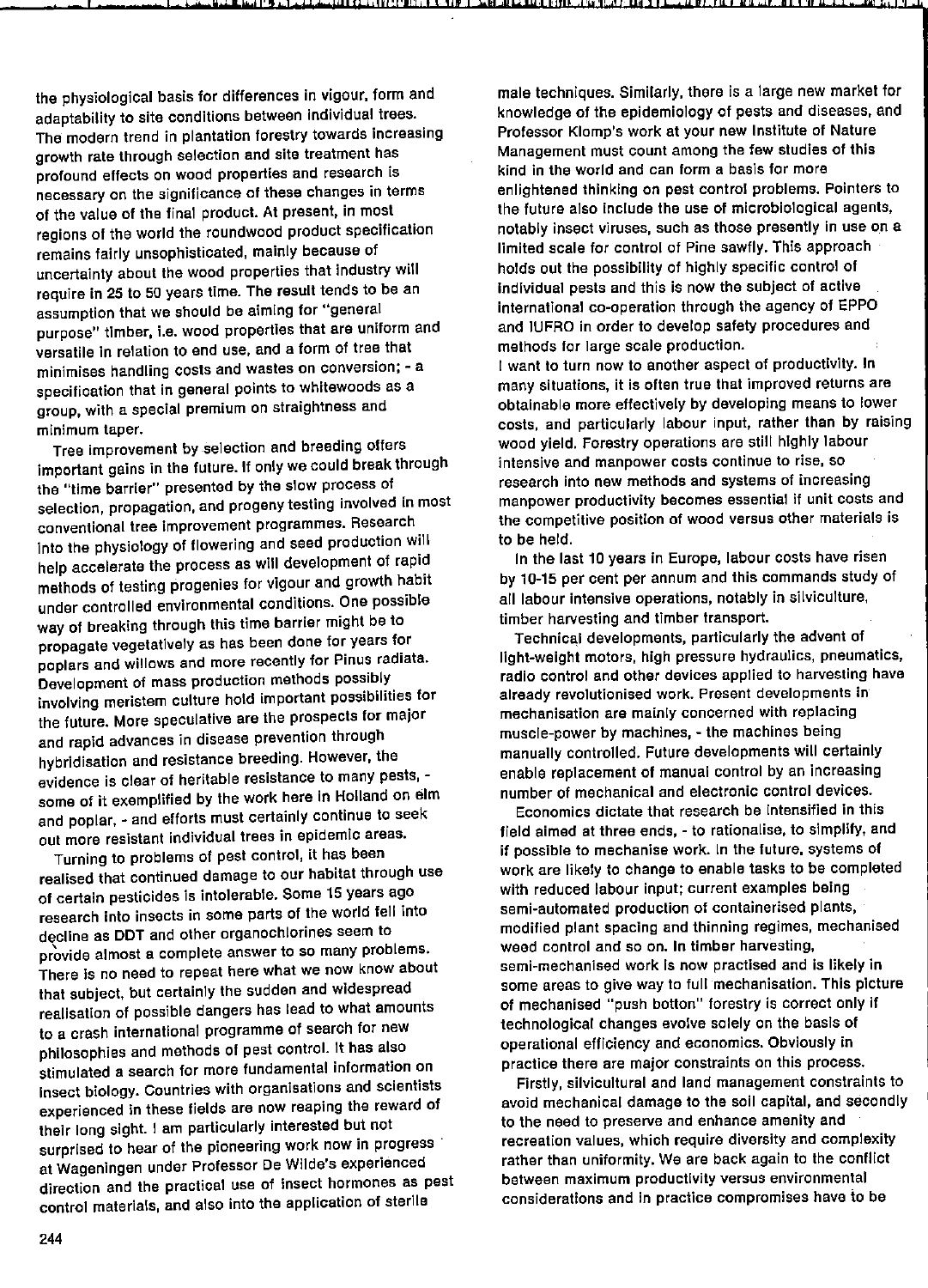reached on the objectives and systems of management appropriate and acceplable in each region.

In some regions it is significant that for the first time serious suggestions are being made that in the future labour intensive skilled manual work has special value in provision of employment as a soclal benefit, - and should not be mechanised. The extent to which this idea constrains productivity development remains to be seen.

Ta make efficient use of management and supervisory staft Is equally if not more important than advancing productivity of forest workers. Thus, research into new planning and operational procedures to help management decisions and above all to provide means of freeing managers of trivial detail to allow them to manage in a positive way is vital. This embraces work in cybernetics, operation research and can only be done in the closest liaison with management itselt.

So far in discussing productivity I have said nothing about timber produets research. There are many important passibilities here, not least being to make fuller use of the world's forest resources through better utilisation of the wood that is harvested. At present many species and log sizes are left in the forest or not fully utilised. Similarly at the sawmill, bark is discarded and the actual sawing process yields only 50 to 60 per cent of the round log, the residues often being left to waste. In some pulping processes, waste Iiquor containing a high proportion of IIgnin is wasted and can give rise to pollution problems. Research into systems designed to reduce the present massive waste and make more efficient use of the wood harvested is of immediate importance and will include sawmilling technology, Integration of sawing, chipping and pulping processes, and improved methads of recycling waste fibre material.

A special aspect of this is the possible development of new products based on waste material, for example the prospect of chemical utilisation of lignin which comprises some 40 per cent of the wood substance; - and the chemical engineering possibilities of wood including manufacture of sugars and hydrocarbon fuels. Less speculative is the research needed to enable timber to compete more effectively in its more traditional markeis, notably for constructional purposes. Here the greatest single obstacle to more efficient use of solid timber has been its variability. Research, especially in the further development of mechanical stress grading is likely to enable precise rating of the strength characteristics of wood and wil! ensure that it can be prepared economically in order to meet determined performance standards as now needed for building and other construction purposes. Similarly, development of improved designs, finishes and combinations of wood with other materials must go on and it is increasingly important that work in these fields be done with materials scientists from other industries to ensure that wood is combined with other materials, notably plastics, steel, aluminium and pre-stressed concrete in order to provide the best of all worlds in terms of rigidity, strength and durability at the most

reasonable costs.

I have said as much as time will allow about research trends in timber management and I must consider research relating to the environmental values including recreation, landscaping and conservation of soil and wildlife. As we all know, these aspects of forest management have increased greatly in importance in the last 10 years, although the benefits that are Identified often cannot be measured or valued in money tarms. Wa need more data on values. Without such attempts to measure and quantlfy, management priorities and decislons are very liable to prejudice. High among the social benefits are the special values of forests in providing an environment weil suited to human recreation. Research in this area can be most complex and becomes involved in the basic interaction between human being and their environment, including landscape analysis and the establishment of criteria of what constitutes good and bad scenic or environmental features. It is highly subjective and in some respects it is more of an art form than a science, and for this reason demands value judgements from Investigators with a wide range of skills and background including sociologists, planners, economists, landscape architects and others as weil as foresters. Research into human preferences and the behavioural pattern of visitors is necessary and coupled with the need to identify and describe the potential for recreation offered by various types of forest, including those managed primarily for timber production. The potentialities are aften diverse; - forests providing unique opportunities for specialised leisure activilies notably contryside-type pastimes including ridlng, shooting and fishing. Research can enhance these benefits by, for example, providing improved methods of wildlife management. Conflicts do of course arise between various recreation uses, and research into management systems that might resolve or minimise these conflicts are necessary. Also, where visitor numbers are high there may be problems in avoiding habitat degradation. The future in this field is difficult to predict merely by extending past trends of recreation use. We really need to know why people want what they do on visiting the countryside and this needs intensive research if forest managers are to plan ahead to meet recreation needs rather than lag behind public demand.

The visual values of trees in the landscape are weil recognised yet landscape architecture is still in its infancy. As a subject it combines art, science and technology and in the past has suffered trom a lack of biological know-how. There are now many regions in which trees are of much greater value than the timber they contain, a situation weil illustrated in many parts of your country and also by our recent experiences in Britain of the attitude of the public to the threatened toss of elm trees in the countryside as a result of Dutch elm disease.

The whole subject of trees in the landscape is enormous, - trees as screens to hide unsightly buildings and derelict land, trees to beautify motorways and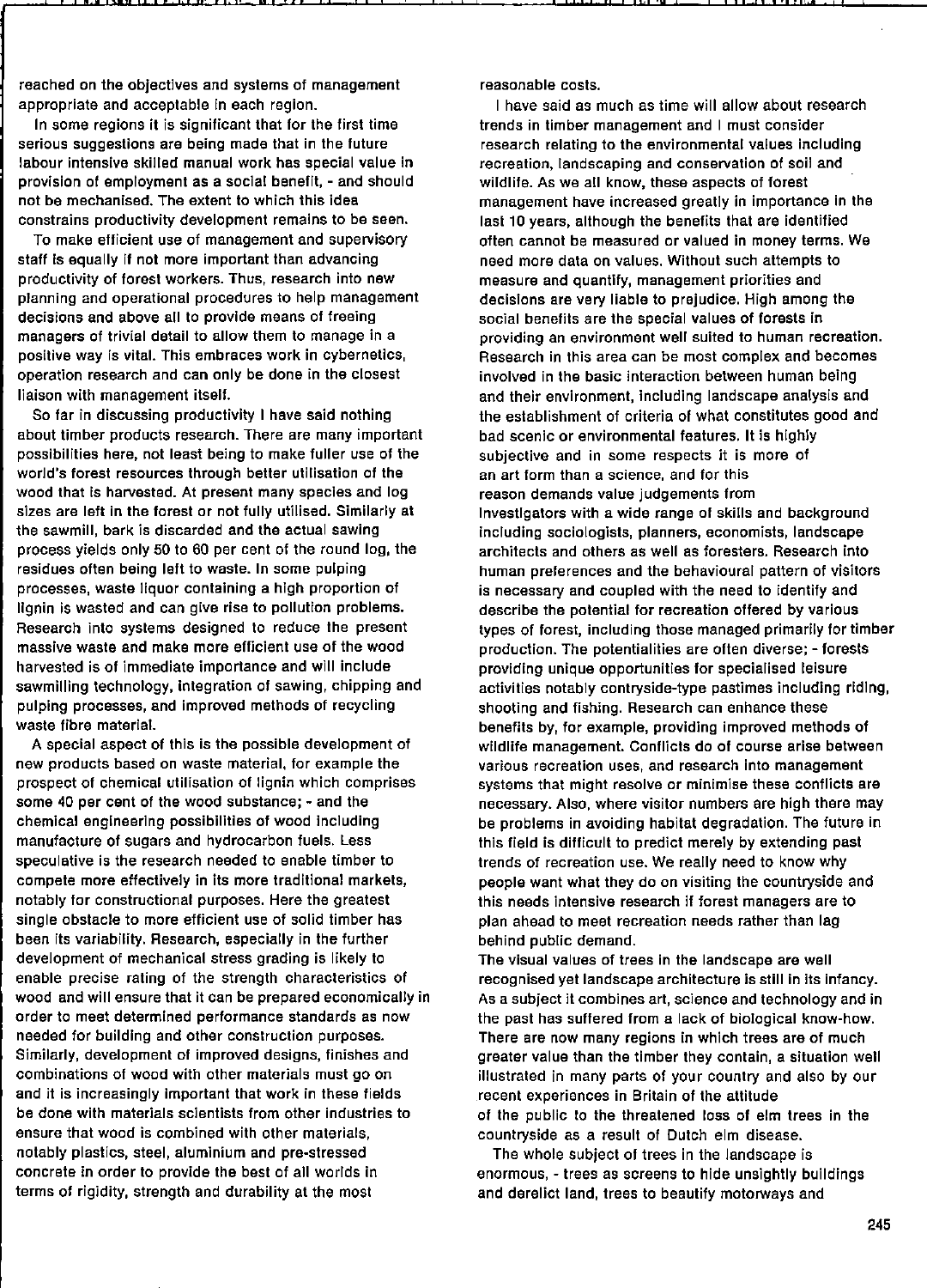parkland; trees for street planting etc. These immensely important roles of trees in predominantly urban surroundings are often far removed from the forest situation and underline the wide scope for research in arboriculture, including special breeding programmes, and development of improved methods for individual tree culture and protection. I shall confine my comments to Jandscaplng aspects of forest and forestry operations. The first need is for silviculturists and landscape architects to draw up quality criteria for the guldance of forest managers. One of the most sensitive problems in Jandscaping farest areas relates to the condition of edges and margins created by planting and felling operations. Here research is necessary in order to examine means of maklng these more pleasing to the eye. There is a renewed interest in the planting and management of deciduous broadleaved species and choice of silvicultural system for thelr establishment and management. Includlng *"tree* growth" systems, which might provide a means of limiting casts whilst still achieving a large part of the timber and landscape values of broadleaved species.

I tremble to mention research into conservation in the forestry context as I am running into the usual problems of definition. I think it was the late President Taft who said that although conservation is difficult to define you can be quite sure of one thing and that is that everyone is in favour of it! The problem is one of identifying priority obJectives. Project No. 2 of UNESCO's Programme on Man in the Biosphere recognises same of the environmental probJems requiring study on an international scale. The topics highllghted there Identlfy some of the major long term problems for the future. For example, the effects of forest management practices on wildlife, the effects of forests and particularly of monocultures on the soil and on the water balance and the effects on recreatlon use on site and wildlife. Most of these questions concern relationships which are so complex that they are incapable of "solution" in the ordinary sense. Nevertheless, research should lead to an Improvement in the scientific basis for some of our forest management decisions. Each of us has the problem of deciding how much resource and how much research effort to commit to such work. We certainly need to know a good deal more of the implications for wildllfe bath fauna and flora of alternative systems of forest management, - and this must provide for careful study of the side effects of

particular techniques including pesticides and fertilisers for forest use. Research on pesticides problems is particularly difficult and demanding of the research workers concerned partly because the issues are often emotively charged in the public mind and partly because of the impossibility of proving a negative when trying to assess a wide spectrum of possible side effects. Constant alertness Is necessary to toresee threats to our environment. It is perhaps in this function of early warning of environmental hazards that research personnel with their scientific awareness have a special responsibility in the future.

The manner in which forestry research is organised within a country and the institutlonal framework controlling and directing its financing have profound effects on the aims and approach to research. There can be much discussion on which particular systems and institutions provide the best blend of skills and attitudes and which are the most effective in solving practical problems. This in itself deserves study, and I would not venture an opinion now. However It Is quite clear that our research problems are becoming more complex and demanding. Progress in solving our problems depends more and more on deployment of a wide variety of scientific and technical skills to attack particular problems. Much hinges on encouragement and good facillties for communication between scientists and technologists and this applies to the international scene as weil as what happens within one country. IUFRO, whlch celebrates its Both anniversary this year. is still the most effective International agency for contact belween scientists in forestry. ft has the great advantage that it is exclusively scientific and technologlcal, and following its major reorganisation in 1971 it provides for a greatly enlarged membership trom same 70 countries. I am sure that IUFRO will continue as an excellent forum in future, providing it maintains its atmosphere of informality which is so stimulating and productive of new ideas. Nevertheless, I believe the time has come when countries should get together in regional groups to discuss more positive planning and integration of their research programmes. This could have immense advantages in concentration of skills and I wonder whether progress can be made in this direction within the next decade?